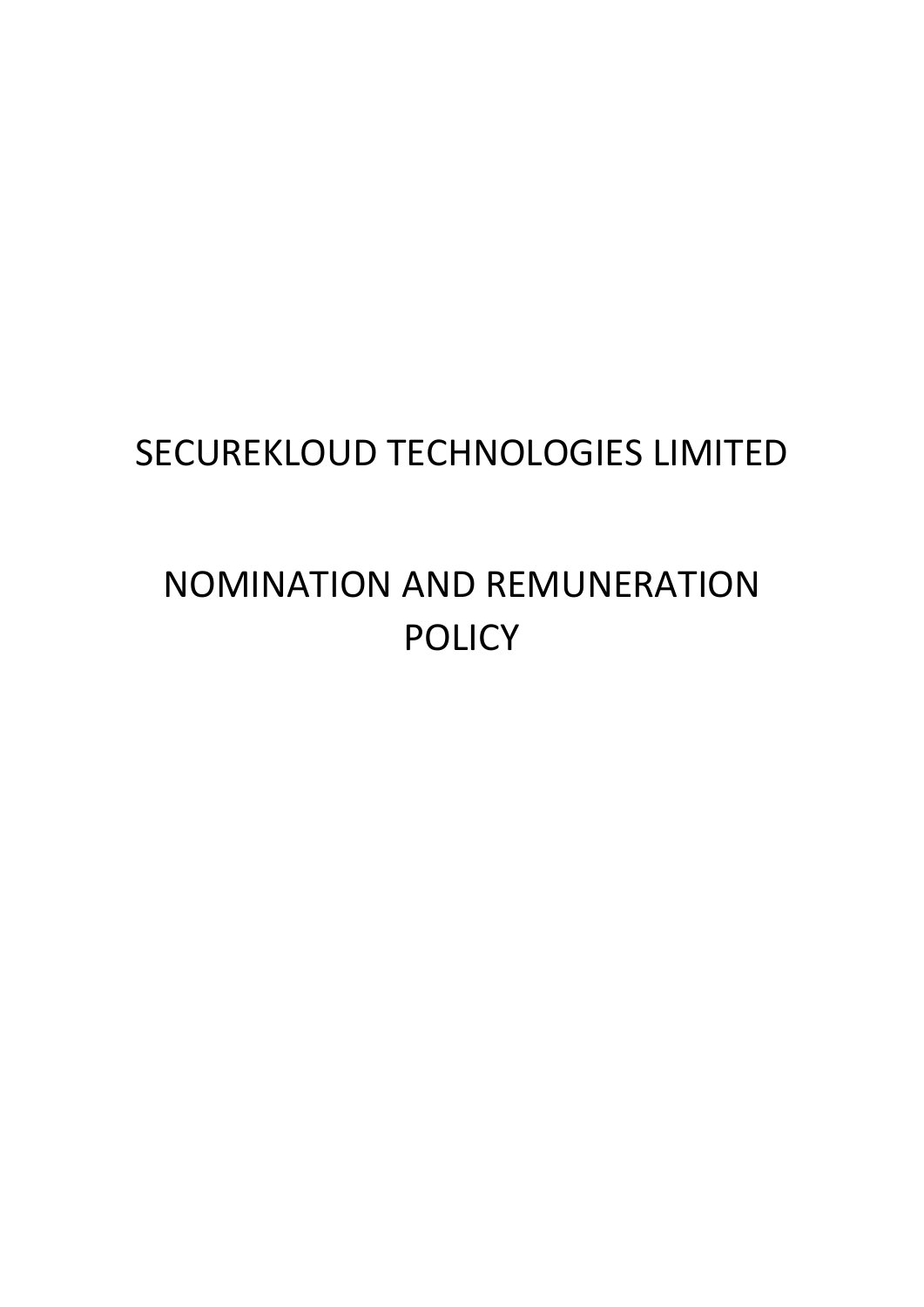#### **Introduction:**

The Nomination & Remuneration Policy ("Policy") of SecureKloud Technologies Limited ("SecureKloud" or "Company") is formulated under the requirements of applicable laws, including the Companies Act, 2013 and the SEBI (Listing Obligations and Disclosure Requirements) Regulations, 2015 as amended ("Listing Regulations").

This policy shall act as guidelines on matters relating to the remuneration, appointment, removal and evaluation of performance of the Directors, Key Managerial Personnel and Senior Management.

#### **Objectives and Purpose**

#### **The objectives and purpose of this Policy are:**

- To lay down criteria and terms and conditions with regard to identifying persons who are qualified to become Directors (Executive and Non-Executive) and persons who may be appointed in Senior Management and Key Managerial positions and to determine their remuneration.
- To carry out evaluation of the performance of Directors, as well as Key Managerial and Senior Management Personnel.
- To provide them reward linked directly to their effort, performance, dedication and achievement relating to the Company's operations.
- To retain, motivate and promote talent and to ensure long term sustainability of talented managerial persons and create competitive advantage.

#### **Definitions**

- **"Board"** means Board of Directors of the Company.
- **"Directors"** means Directors of the Company.
- **"Committee"** means Nomination and Remuneration Committee of the Company as constituted or reconstituted by the Board.
- **"Company"** means SecureKloud Technologies Limited.
- **"Independent Director"** means a Director referred to Section 149(6) of the Companies Act, 2013 and rules.
- **"Key Managerial Personnel (KMP)"** means
	- i. The Managing Director or Chief Executive Officer or manager
	- ii. Whole-time Director
	- iii. The Company Secretary
	- iv. The Chief Financial Officer ; and
	- v. Any other person as defined under the Companies Act, 2013 from time to time
- **"Senior Management"** means officers/ personnel of the listed entity, who are members of its core management team excluding board of directors and normally this shall comprise of all members of management one level below the (chief executive officer/ managing director/ whole-time director/ manager (including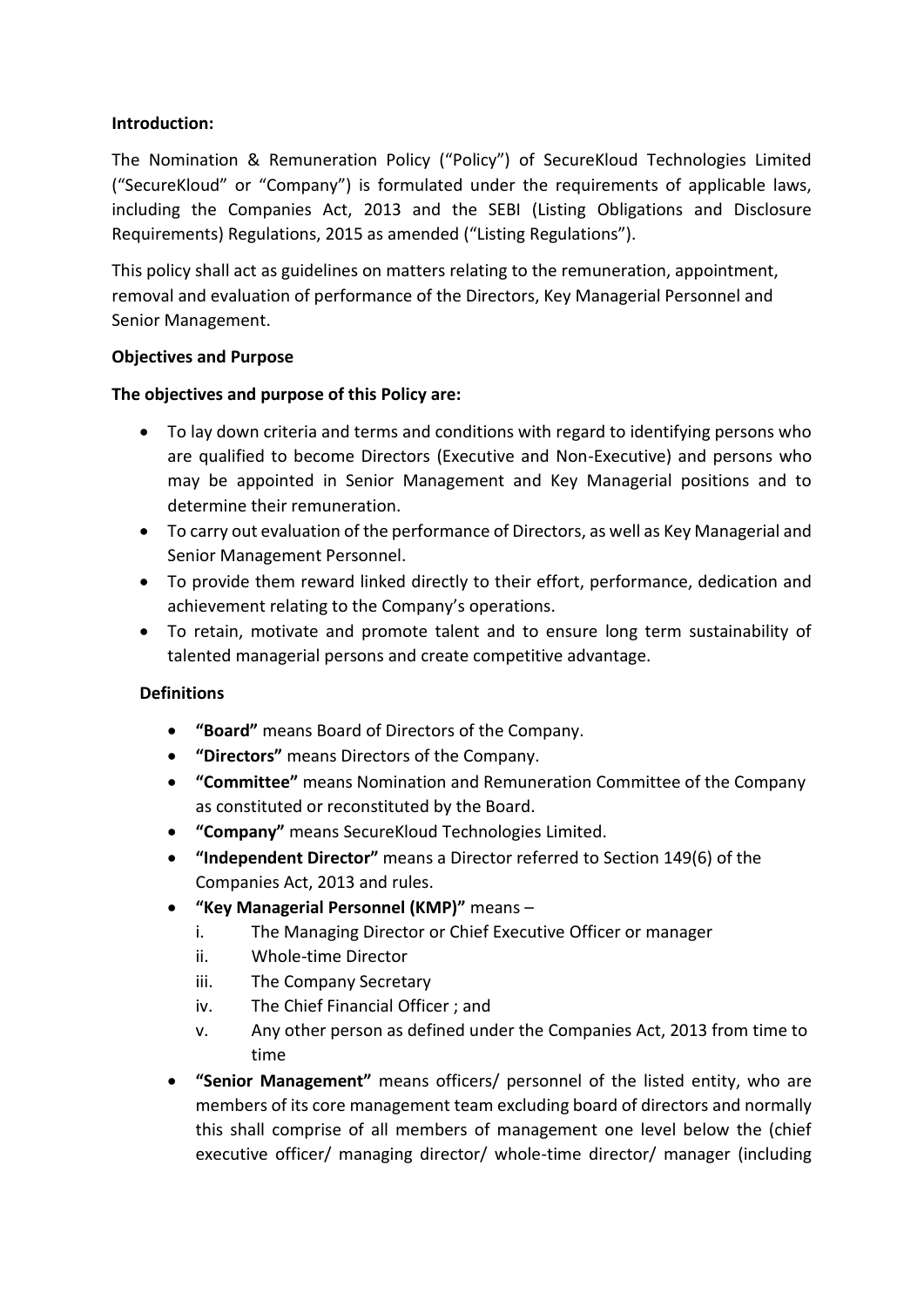chief executive officer/ manager, in case they are not part of the board) and shall include Company Secretary and Chief Financial Officer.

#### **General**

This policy is divided into three parts:

**Part A** covers the matters to be dealt with, perused and recommended by the Committee to the Board

**Part B** covers the appointment and removal of Directors, KMP and Senior Management;

Part C covers remuneration for Whole-time Director, KMP and Senior Management Personnel

**Part D** covers payments made to Non-Executive/ Independent Directors

### **PART A**

#### **Matters to be dealt with perused and recommended by the Committee to the Board**

The Committee shall:

- Formulate the criteria for determining qualifications, positive attributes and independence of a director.
- Identify persons who are qualified to become Director and persons who may be appointed in Key Managerial and Senior Management positions in accordance with the criteria laid down in this policy.
- Recommend to the Board, appointment and removal, remuneration of Director, KMP and Senior Management Personnel.
- To formulate criteria for determining qualification, positive attributes and independence of a Director
- To review the annual performance of executive and non-executive Director(s).
- To annually review the duties and performance of the chairman of the Board and recommend the process to the Board for his election.
- Committee to assist the Board in ensuring the Board nomination process is in line with the diversity policy of the Board relating to gender, thought, experience, knowledge and perspectives. The policy on Board diversity is available at the website.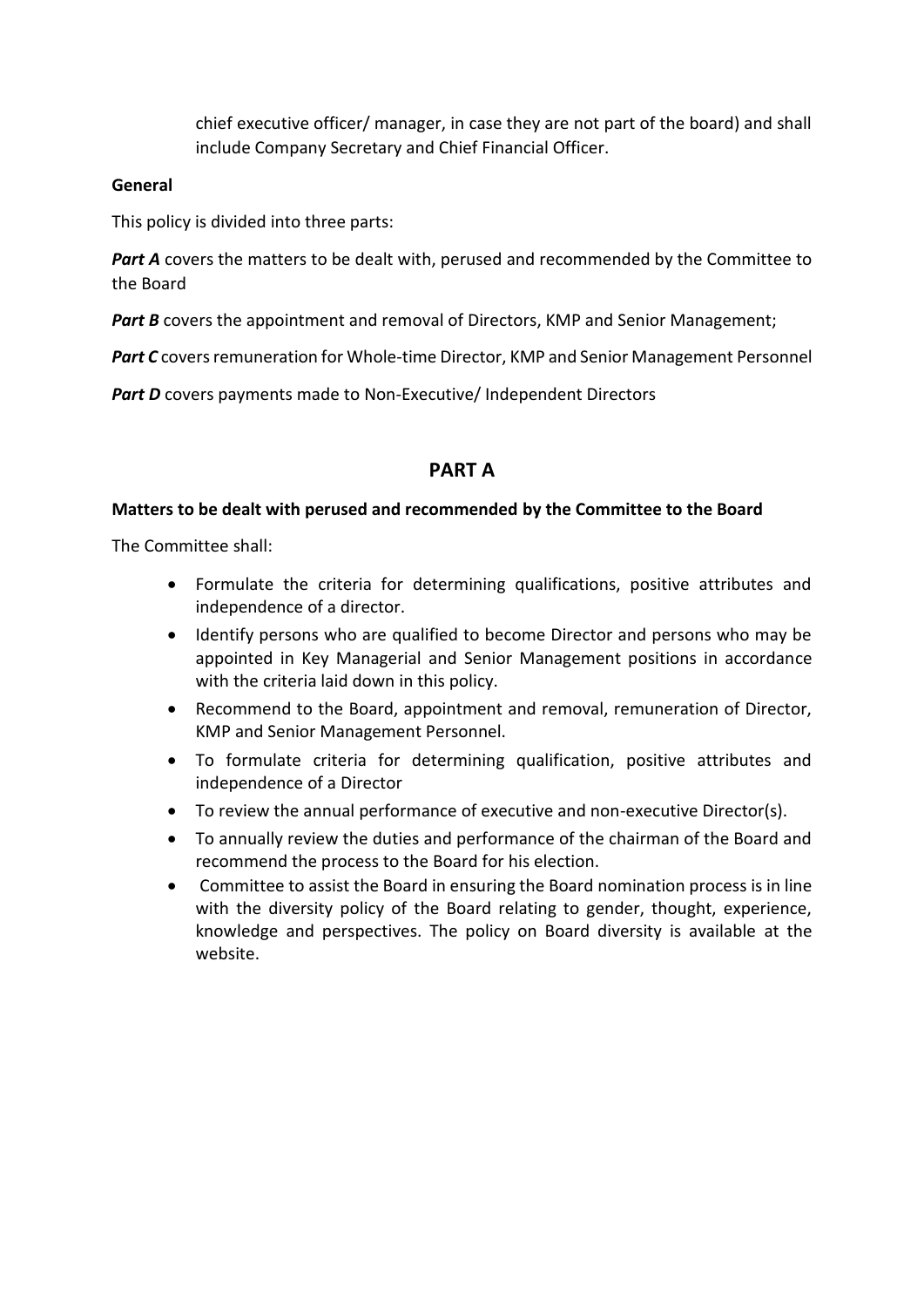## **PART B**

#### **Policy for appointment and removal of Directors, KMP and Senior Management**

#### **Appointment:**

- The Committee shall identify and ascertain the integrity, qualification, expertise and experience of the person for appointment as Director and recommend to the Board his / her appointment. The candidate for a position at KMP or Senior Management level is met by the Chief Executive Officer, Whole-time Director and/or Vice President – Human Resource and the interview is targeted at assessing the candidate on his/her functional and leadership capabilities and cultural fitment to the organization. The Head – HR ensures that the person possess adequate qualification, expertise and experience for the position he / she is considered for appointment.
- The Managing Director assesses the shortlisted candidates for the position of KMP or Senior Management Level.
- The selected candidate's details and the proposed compensation is shared with the Nomination and Remuneration Committee for their review and suggestions. The same is shared with the Board at the next Board Meeting.

#### **Term / Tenure:**

- The tenure for Directors shall be governed by the terms defined in the Companies Act, 2013 read with SEBI (Listing Obligations and Disclosure Requirements) Regulations, 2015 as may be amended from time to time.
- The tenure for other KMP and Senior Management Personnel will be governed by SecureKloud Technologies Limited - HR Policy.

#### **Evaluation:**

The Chief Executive Officer, Whole-time Director, Chief Financial Officer and/or Head Human Resource evaluates the performance of Senior Management Personnel at regular intervals.

The evaluation of the Independent Directors shall be done by the entire Board of Directors which shall include performance of the directors including the contributions made to the Board deliberations on various matters including business strategy, financial strategy, operations, cost and risk management, etc., and suggestions given in this regard and fulfillment of the independence criteria as specified in SEBI LODR Regulations and their independence from the management.

Provided that in the above evaluation, the directors who are subject to evaluation shall not participate.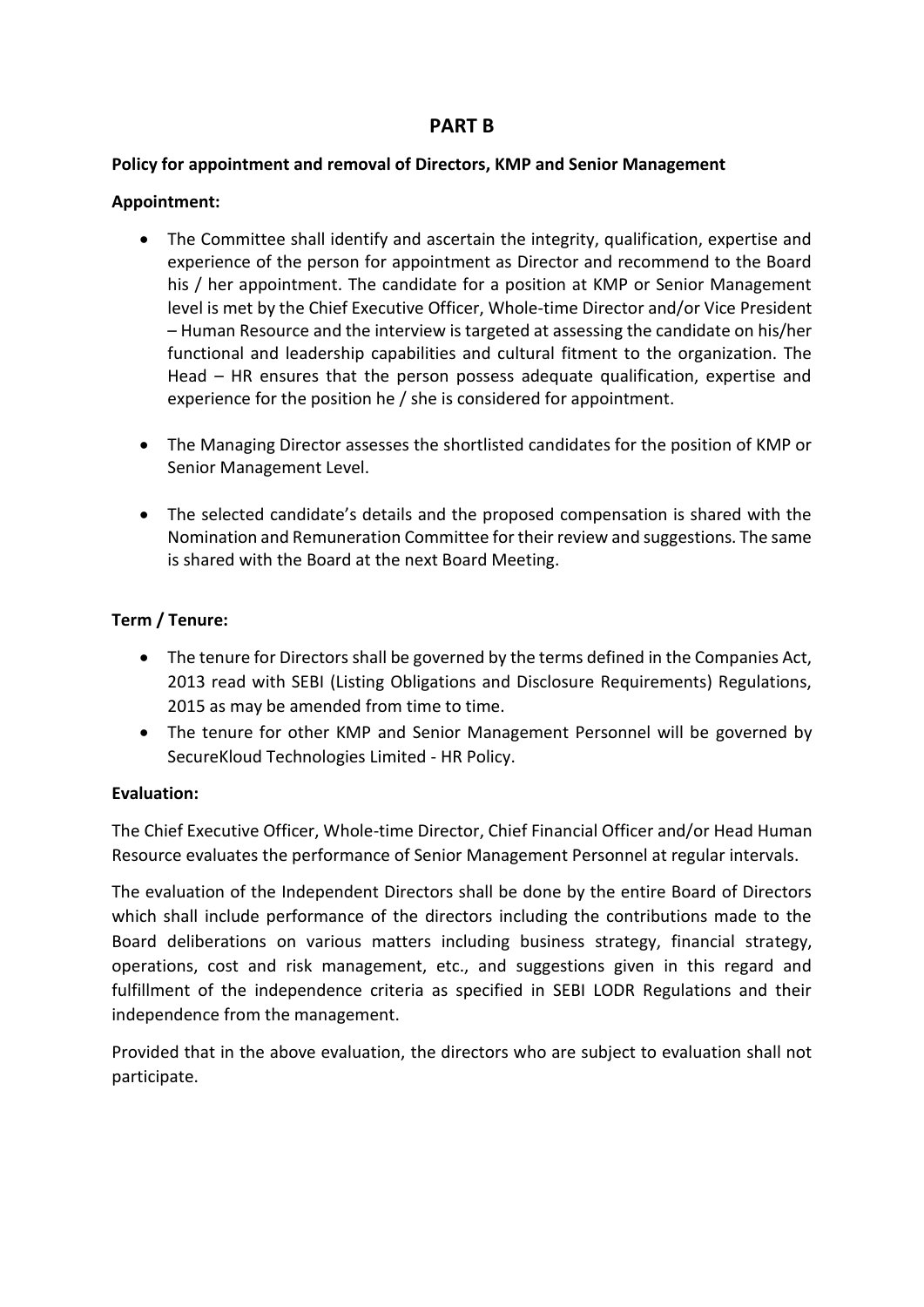#### **Removal:**

Due to reasons for any disqualification mentioned in the Companies Act, 2013, rules made thereunder or under any other applicable Act, rules and regulations, the Committee may recommend to the Board with reasons recorded in writing, removal of a director, subject to the provisions and compliance of the said Act, rules and regulations.

For other KMP or Senior Management Personnel the removal will be governed by SecureKloud Technologies Limited- HR Policy and the subsequent approval of the Chief Executive Officer.

#### **Retirement:**

The Director, KMP and Senior Management Personnel shall retire as per the applicable provisions of the Companies Act, 2013 and the prevailing policy of the Company. The Chief Executive Officer will have the discretion to retain the KMP, Senior Management Personnel in the same position/ remuneration or otherwise even after attaining the retirement age, for the benefit of the Company.

#### **PART C**

**Policy relating to the remuneration for the Whole-time Director, KMP and Senior Management Personnel**

#### **Evaluation Process:**

- The performance metrics shall be defined by the Nomination and Remuneration Committee for Directors and for other KMP and Senior Management Personnel, the metrics shall be determined by the Chief Executive Officer and/or the Whole-time Director along with the Vice President- Human Resources.
- A holistic view of the ratings will be reviewed by the Board in relation to Directors and for KMP and Senior Management Personnel be reviewed by the Chief Executive Officer and/or the Whole-time Director along with the Vice President- Human Resources. The Reporting heads of the business does a qualitative review of the performance based on the efforts put in by the employee, results achieved and impact of the external and internal factors to arrive at the Final Rating.
- The revision in the total remuneration is directly linked to the Final Rating for all employees.
- The remuneration / compensation / commission etc to the Whole Time Director, KMP and Senior Management Personnel will be determined by the Chief Executive Officer in accordance with the HR Policy, which is based on the Final rating, employee potential and market benchmark compensation. The revised remuneration is shared with the Nomination and Remuneration Committee for review.
- The ESOP's to the Whole Time Director and Senior Management Personnel will be determined by the Chief Executive Officer as per the ESOP Schemes of the Company and recommended to the Committee and the Board for approval in the subsequent board meeting.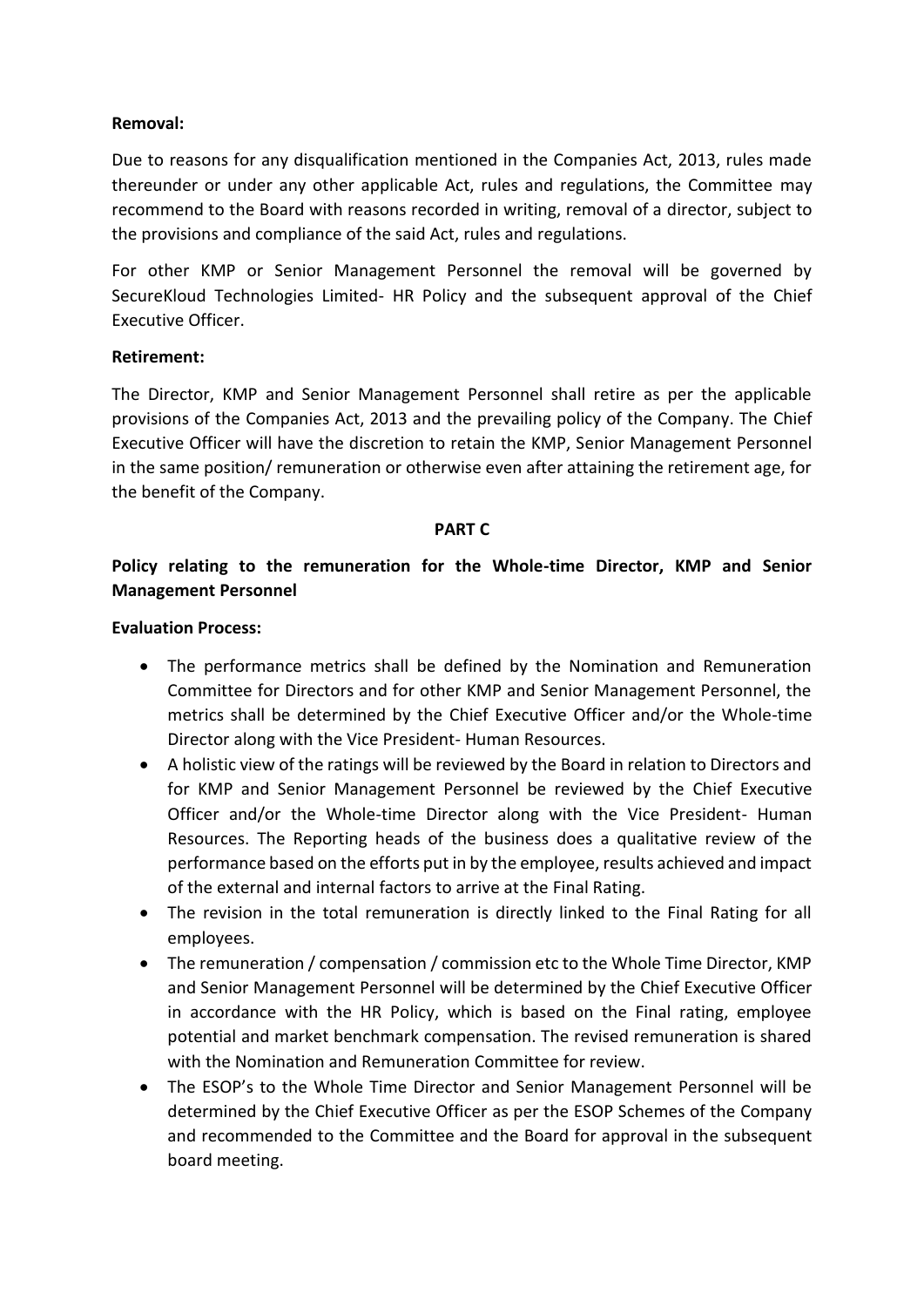- The remuneration/compensation/commission etc. to the Directors shall be subject to the prior/post approval of the Shareholders of the Company.
- The remuneration and commission to be paid to Whole Time Director shall be in accordance with the percentage/ slabs/ conditions laid down in the Articles of Association of the Company and as per the provision of the Companies Act, 2013 and the rules made thereunder.

Where any insurance is taken by the Company on behalf of its Whole-Time Director, Chief Executive Officer, Chief Financial Officer, Company Secretary and any other employee for indemnifying them against any liability, the premium paid on such insurance shall not be treated as part of the remuneration payable to any such personnel. Provided that if such person is proved to be guilty, the premium paid on such Insurance shall be treated as part of the remuneration.

#### **PART – D**

#### **Policy relating to the making of payments to Non-Executive/ Independent Directors:**

- The Non-Executive / Independent Directors may receive sitting fees and such other remuneration as permissible under the provisions of Companies Act, 2013. The amount of sitting fees shall be such as may be recommended by the Nomination and Remuneration Committee and approved by the Board of Directors.
- All the remuneration of the Non- Executive / Independent Directors (excluding remuneration for attending meetings as prescribed under Section 197 (5) of the Companies Act, 2013) shall be subject to ceiling/ limits as provided under Companies Act, 2013 and rules made there under or any other enactment for the time being in force.
- The approval of the shareholders by special resolution shall be obtained every year, in which the annual remuneration payable to a single non – executive director exceeds fifty percent of the total annual remuneration payable to all non – executive directors, giving details of the remuneration thereof.
- The amount of such remuneration shall be such as may be recommended by the Nomination and Remuneration Committee and approved by the Board of Directors.
- An Independent Director shall not be eligible to get Stock Options and also shall not be eligible to participate in any share based payment schemes of the Company.
- Any remuneration paid to non-executive for services rendered which are of professional in nature shall not be considered as part of the remuneration for the purposes stated as above if the following conditions are satisfied:
- The Services are rendered by such Director in his capacity as the professional; and in the opinion of the Committee, the director possesses the requisite qualification for the practice of that profession.
- The Nomination and remuneration Committee of the Company, constituted for the purpose of administering the Employee Stock Option/ Purchase Schemes, shall